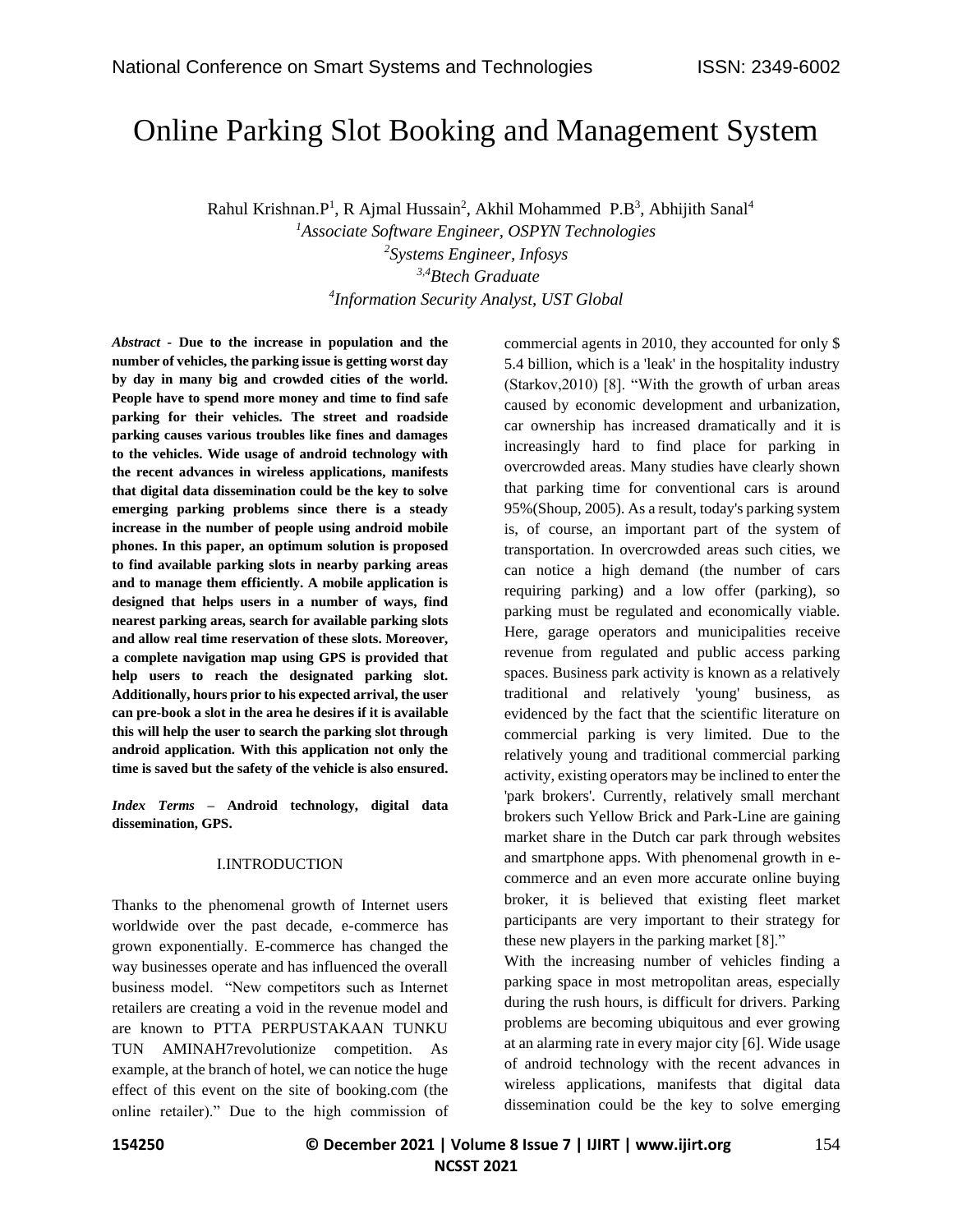parking problems [5]. Now-a-days there is a steady increase in the number of people using android mobile phones. Online parking slot booking is based on android technology for avoiding the parking problems which provides process of pre-booking the slots through the use of a simple and interactive android application. The user needs to have an android enabled device to reap the benefits of this application. After installing the app, user needs to mandatorily register with the application. Booking of the slot at user's desired location should be done four hours prior to the arrival. Payment services are made available using google wallet in the future. The idea behind our android application is to help the user analyses area's where parking is available and number of slots free in that area. Additionally, four hours prior to his expected arrival, the user can pre-book a slot in the area he desires if it is available this will help the user to search the parking slot through android application.

### II.LITERATURE REVIEW

We mainly focus on designing a new smart parking management system that assists users to find the authorized parking areas in the nearby areas by using the android application. In addition, an important goal of the system is to reduce the traffic searching for parking, hence reduce energy consumption and air pollution. This paper mainly focuses on helping the user to find the nearby authorized parking areas with ease. The application will also help the parking owner in managing the load. The application will be a middleware for connecting user to the owners of the parking area. This greatly facilitates the user as his parking slot will be confirmed and would not waste time in searching the slot for parking. This application will help the user to find the parking space when he/she visits the new area or the state. A user new to any city or state can use this app to safely park the vehicle. The app ensures the safety of the identity of the user by addressing user by username. As the parking slots are under government registration there is no possibility of fake parking area or false slot information. The necessary document photocopy is required for the owner to be submitted while registering. The nearest parking areas to the user are prompted for which MAPS are used. Amongst the suggested area the user gets the choice to

select which enhances the usability of the app. Once the user reaches the parking area then he can park the vehicle in the confirmed slot. Once user renounces his slot then it appears reserved for other users and after leaving the slot it is shown as 'available' for other user

### **III PROBLEM STATEMENT**

Nowadays most of the car parks require user's initiative to search for empty space to park their car. This will cause problems when it is too many cars and it makes them wasting their time and energy [7]. One of the factors that contribute to this problem is because of lack of information that given at parking lot. So, one system has to be design to solve this parking problem which will include the information interfacecriteria.ie with the increasing number of vehicles finding a parking space in city areas, especially during the rush hours, is difficult for drivers, And searching for a parking slot consumes lot of time.

And also we don't care about the safety of our vehicle, we just park anywhere when we get some space. This is usually risky as there is no guarantee of what will happen to our vehicle risks includes theft, damage to property etc

### IV.METHODOLOGY

The currently proposed connects parking slot owners and slot seekers through mobile application, Mainly consist of 2 modules , the Application interface, database

A. Application interface

The application interface helps user to find and book desired parking slot of a particular area. It also helps the manager to manage their parking slot. Here the user needs to register for the first time with mail id , phone number and password, later user must use former credentials to login on to their account. As for manager registration is done via other means by developer and owner. After registration

a unique id is distributed to the manager with which he/she can login to their account App interface/ui is built using Flutter, an open source framework to create high quality, high performance mobile applications. It is based on Dart language. IDE used is Android Studio

### B. Database

Here we use Firebase real-time database to implement centralized database to store details of user and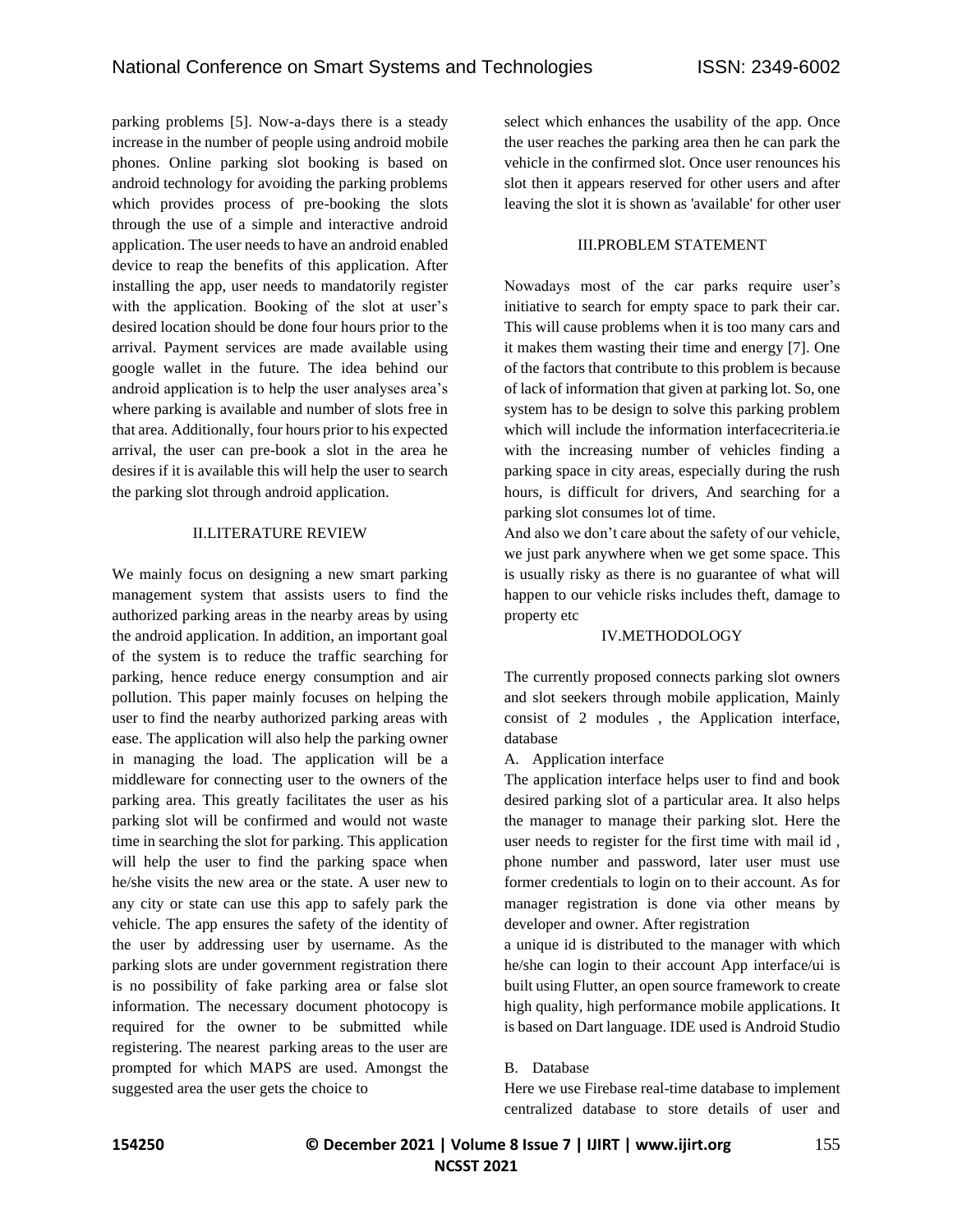manager. Firebase is a backend platform developed by Google for creating mobile and web applications. It offers real time database, different APIs, multiple authentication types and hosting platform. Firebase real time database, an API that synchronizes application data across iOS, Android, and Web devices, and stores it on Firebase's cloud. This assists us in building real-time, collaborative platform. The Firebase real time database is a cloud-hosted database in which data is stored as JSON. The data is synchronized in real time to every connected client. All of our clients share one real time database instances and automatically receive updates with the newest data. It uses data synchronization instead of using HTTP requests. Any connected device receives the updates within milliseconds It is also optimized for offline use that is when users go offline, the real time Database SDKs use local cache on the device to serve and store changes. When the device comes online, the local data is automatically synchronized. The use of mobile and web SDKs allows us to build our platform without the need for servers. Firebase provides several built-in security features to help manage project security goals.

### C. GPS

Global Positioning System (GPS) is defined as spacedbased radio navigation system. This system is owned by the United States government and is operated by the United States Air Force. Time information and geo location is provided by the global navigation satellite system to the GPS receiver. For transmitting data, GPS does not require any user. It can operate independently of any Internet or telephone reception, although these technologies can increase the usefulness.

# D. Android Studio

Android Studio is the official IDE for Android app development, based on IntelliJ IDEA. On top of IntelliJ's powerful code editor and developer tools, Android Studio offers even more features that enhance your productivity when building Android apps, such as:

- A flexible Gradle-based build system.
- Build variants and multiple APK file generation.
- Code templates to help you build common app features.
- A rich layout editor with support for drag and drop theme editing.
- Lint tools to catch performance, usability, version compatibility, and other problems
- Code shrinking with ProGuard and resource shrinking with Gradle.
- Built-in support for Google Cloud Platform, making it easy to integrate Google Cloud Messaging and App Engine

## E. Architecture

The proposed system helps a user to find and book particular parking slot. For that the user has to register with credentials, these credentials are store in cloud and further used for login. The user has to first sign up into the application which registers the user onto the central database and thereafter the user can log onto the application wherein available spots are shown. The user selects the suitable spot and mentions the time for how long he might be needing the spot and confirms the booking by making payment for the spot online.



Fig 2 user registration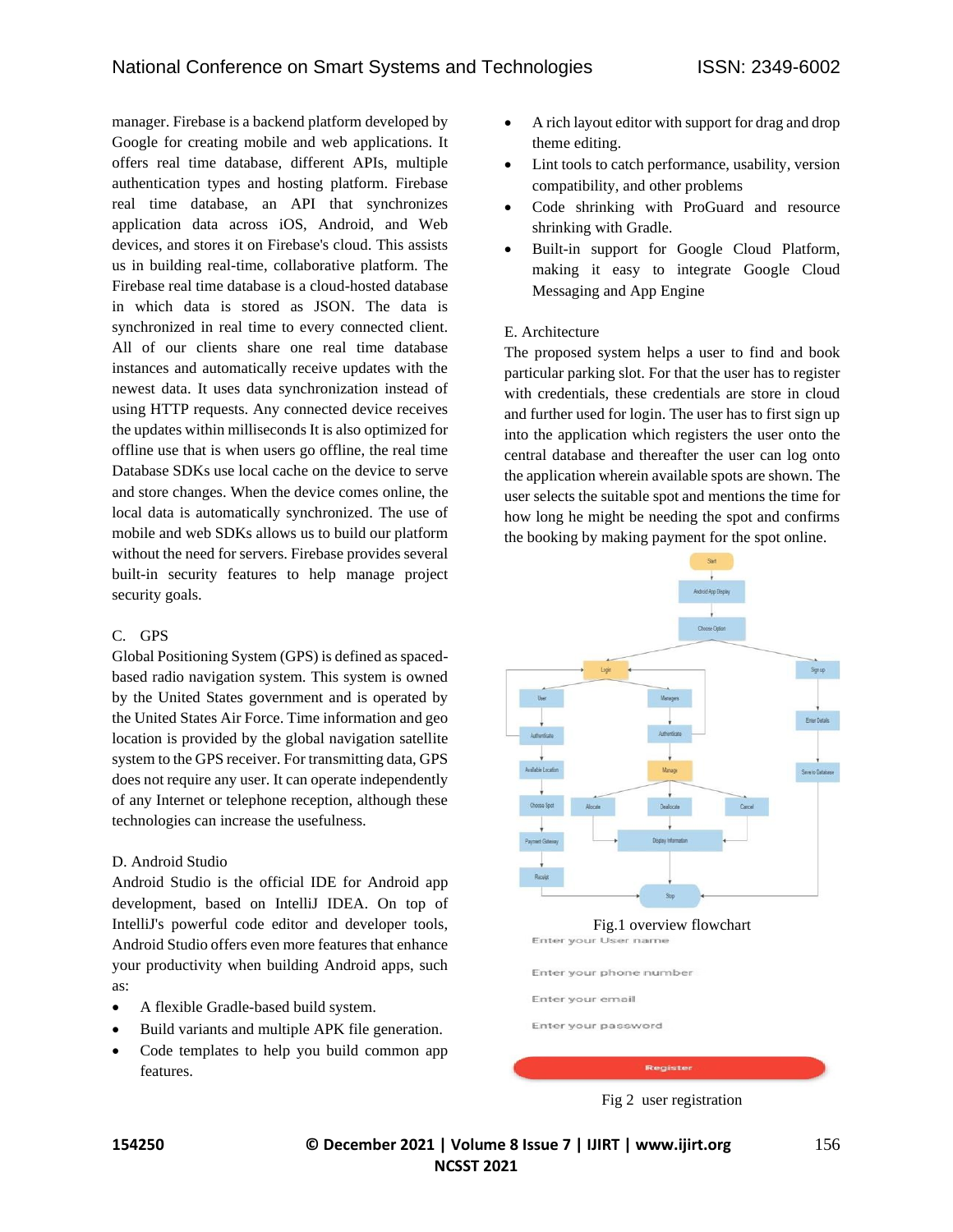# National Conference on Smart Systems and Technologies ISSN: 2349-6002





Fig 4 Parking locations

It is devided into 3 modules

# A. User interface

A user gets to register,login,view details of parking slot ,edit credentials etc,

### B. Manager interface

Here the manager can log in to view their parking dash board and other details related to parking. They gets the option to allocate and deallocate slots to their desire

### C. Firebase and Firestore

Through Firebase database the details of user and manager is stored to firestore , a real time database. Where one change is quickly updated through out the whole database. For each registration mailid is stored with a unique id. This unique id is then used to acces all the details.



#### Fig.5 Sample firestore

Password reset is also initiated using firebase inbuilt package.

### V.RESULTS AND DISCUSSIONS

The project has been successfully completed and the application is working as intended. We could sign in as manager and user. In user section we can select parking area, slot and time and they can pay. After this the user will get a slot confirmation receipt for the same. Similarly in manager section, the manager can allocate, deallocate and cancel slots. When a user books a slot the parking dashboard gets updated and the manager can view the changes. In order to understand the accuracy of the application, we booked several slots using several customer ids, then user gets a confirmation receipt as in fig 6 and the parking dashboard gets updated as fig 7



**154250 © December 2021 | Volume 8 Issue 7 | IJIRT | www.ijirt.org** 157 **NCSST 2021**